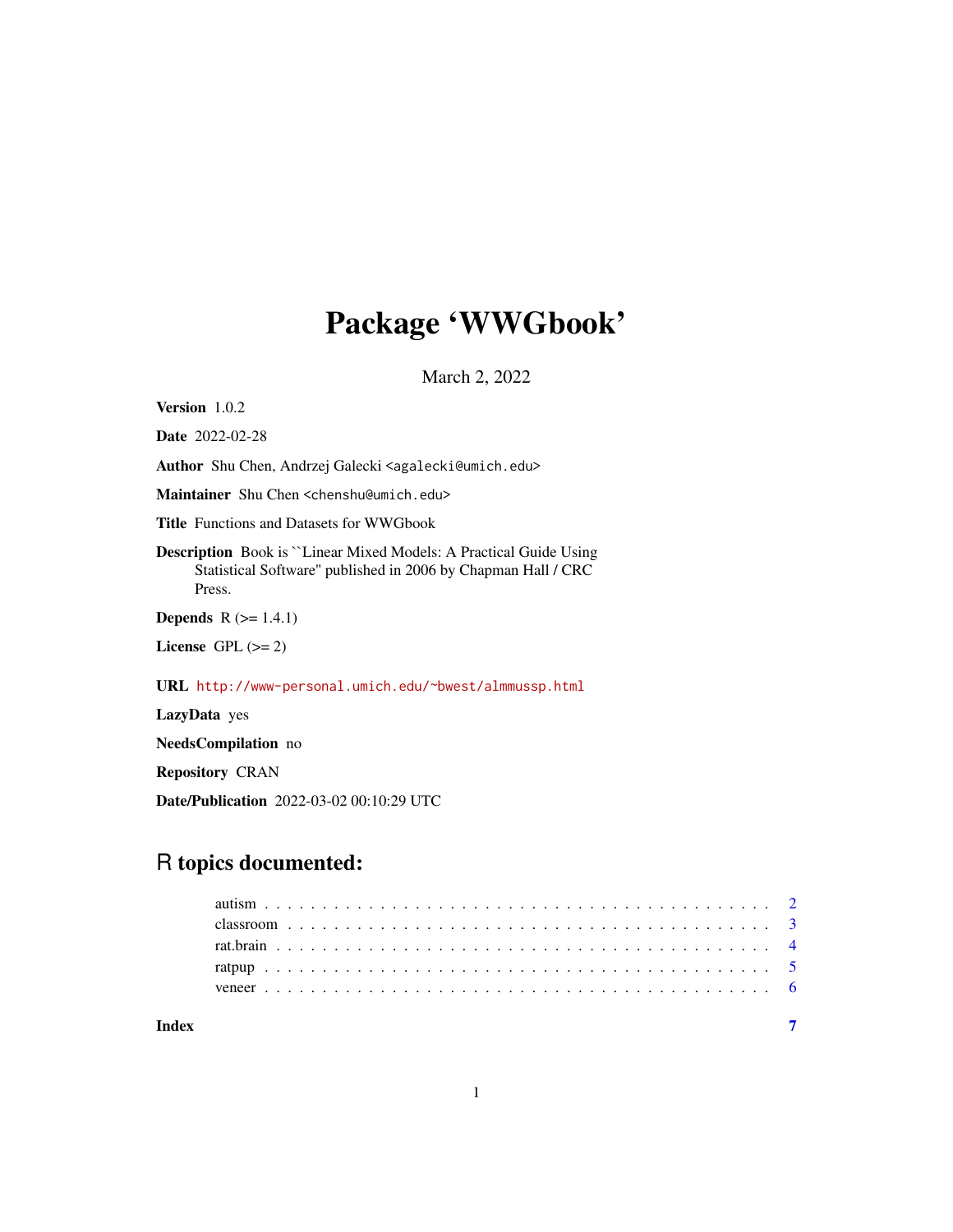<span id="page-1-0"></span>

### Description

The data comes from researchers at the University of Michigan as part of a prospective longitudinal study of 214 children.

#### Usage

data(autism)

#### Format

A data frame with 612 observations on the following 4 variables.

- $age: Age in years (2, 3, 5, 9, 13); the time variable$
- vsae : Vineland Socialization Age Equivalent: parent-reported socialization, the dependent variable measured at each age
- sicdegp : Sequenced Inventory of Communication Development Expressive Group: categorized expressive language score at age 2 years  $(1 = Low, 2 = Medium, 3 = High)$

childid : Unique child identifier

#### References

Oti, R., Anderson, D., Risi, S., Pickles, A. & Lord, C., Social Trajectories Among Individuals with Autism Spectrum Disorders, Developmental Psychopathology (under review), 2006.

West, B., Welch, K. & Galecki, A, Linear Mixed Models: A Practical Guide Using Statistical Software, Chapman Hall / CRC Press, first edition, 2006.

#### Examples

```
attach(autism)
sicdegp.f <- factor(sicdegp)
age.f <- factor(age)
detach(autism)
# Add the new variables to a new data frame object.
```
autism.updated <- data.frame(autism, sicdegp.f, age.f) dim(autism.updated) names(autism.updated)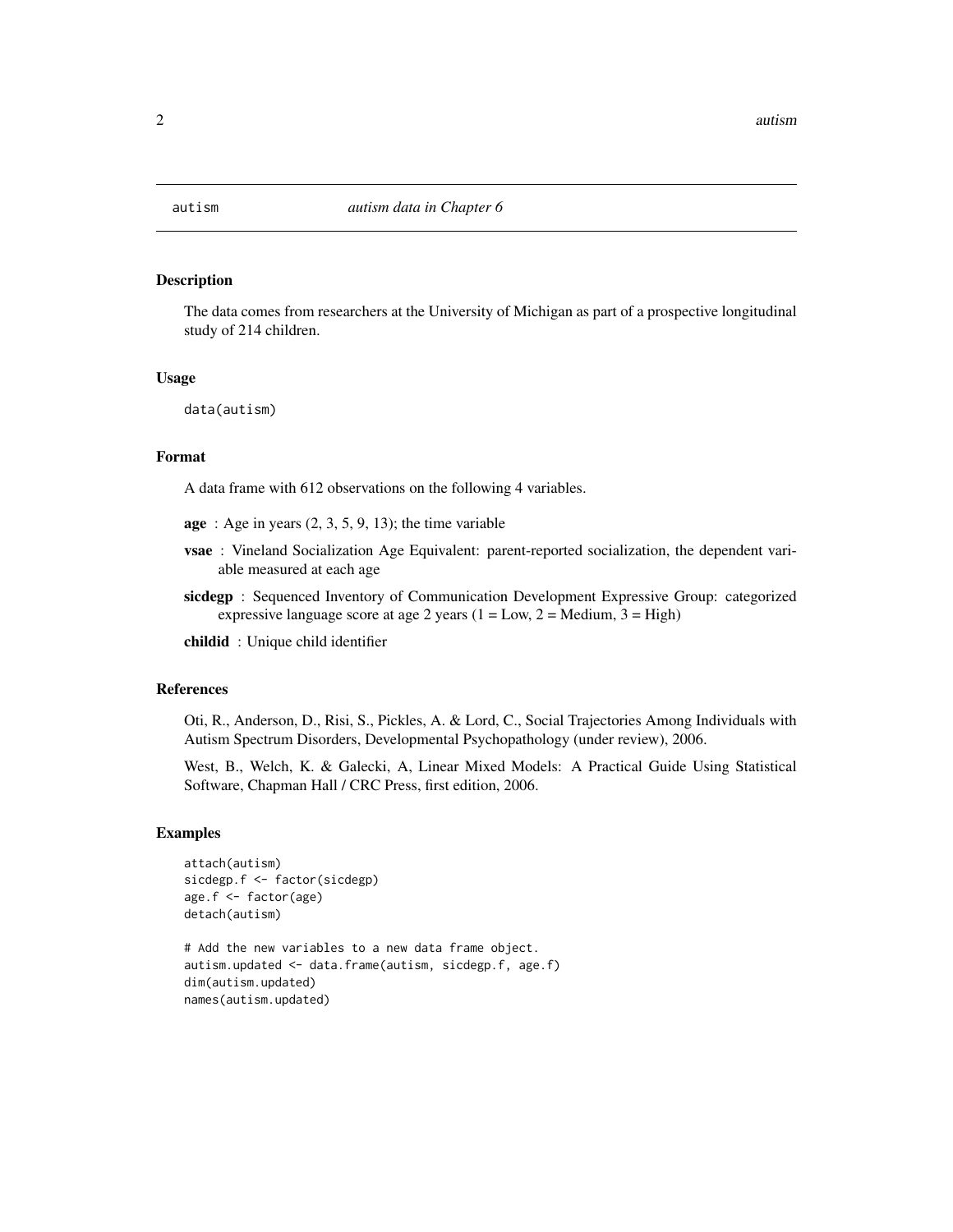#### <span id="page-2-0"></span>**Description**

The Study of Instructional Improvement (SII; Hill, Rowan, and Ball, 2004) was carried out by researchers at the University of Michigan to study the math achievement scores of first- and thirdgrade students in randomly selected classrooms from a national U.S. sample of elementary schools.

#### Usage

data(classroom)

#### Format

A data frame with 1190 observations on the following 12 variables.

sex : Indicator variable  $(0 = boys, 1 = girls)$ 

**minority**: Indicator variable  $(0 = non-minority students, 1 = minority students)$ 

mathkind: Student math score in the spring of their kindergarten year

**mathgain** : Student gain in math achievement score from the spring of kindergarten to the spring of first grade (the dependent variable)

ses : Student socioeconomic status

yearstea : First grade teacher years of teaching experience

- mathknow : First grade teacher mathematics content knowledge: based on a scale based composed of 30 items (higher values indicate higher content knowledge)
- housepov : Percentage of households in the neighborhood of the school below the poverty level
- mathprep : First grade teacher mathematics preparation: number of mathematics content and methods courses
- classid : Classroom ID number
- schoolid : School ID number
- childid : Student ID number

#### References

Hill, H.C., Rowan, B., and Ball, D.L. (In Press). Effect of Teacher's Mathematical Knowledge for Teaching on Student Achievement, American Educational Research Journal, Learning Mathematics for Teaching (LMT) Project.

West, B., Welch, K. & Galecki, A, Linear Mixed Models: A Practical Guide Using Statistical Software, Chapman Hall / CRC Press, first edition, 2006.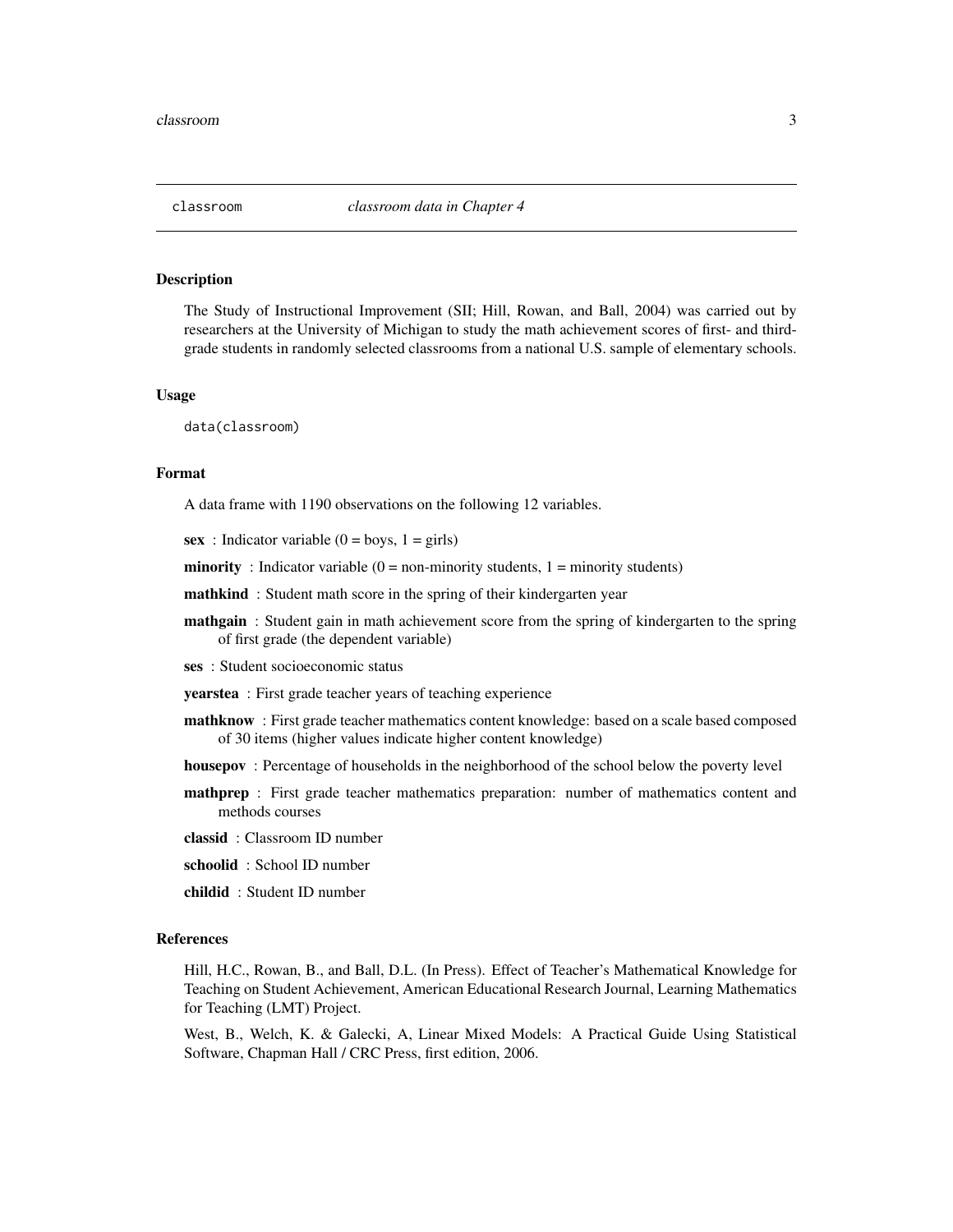4 rat.brain compared to the contract of the contract of the contract of the contract of the contract of the contract of the contract of the contract of the contract of the contract of the contract of the contract of the co

#### Examples

attach(classroom)

```
#### Boxplots for Figure 4.2
classroom.first8 <- classroom[classroom$schoolid <= 8,]
par(mfrow=c(4,2))
for (i in 1:8)
{boxplot(classroom.first8$mathgain[classroom.first8$schoolid==i] ~
classroom.first8$classid[classroom.first8$schoolid==i], ylab="Mathgain", xlab="classid" )}
```
rat.brain *rat.brain data in Chapter 5*

#### Description

The data used in this example were originally reported by Douglas, et al. (2004). The aim of their experiment was to examine nucleotide activation (guanine nucleotide bonding) in seven different brain nuclei (i.e., brain regions) among five adult male rats.

#### Usage

data(rat.brain)

### Format

A data frame with 30 observations on the following 4 variables.

animal : Unique identifier for each rat

treatment : Level of drug treatment  $(1 = Basal, 2 = Carbachol)$ 

region : Brain nucleus  $(1 = BST, 2 = LS, 3 = VDB)$ 

activate : Nucleotide activation (the dependent variable)

#### References

Douglas, C.L., Demarco, G.J., Baghdoyan, H.A., and Lydic, R, Pontine and basal forebrain cholinergic interaction: implications for sleep and breathing, Respiratory Physiology and Neurobiology, 143, 251, 2004.

West, B., Welch, K. & Galecki, A, Linear Mixed Models: A Practical Guide Using Statistical Software, Chapman Hall / CRC Press, first edition, 2006.

<span id="page-3-0"></span>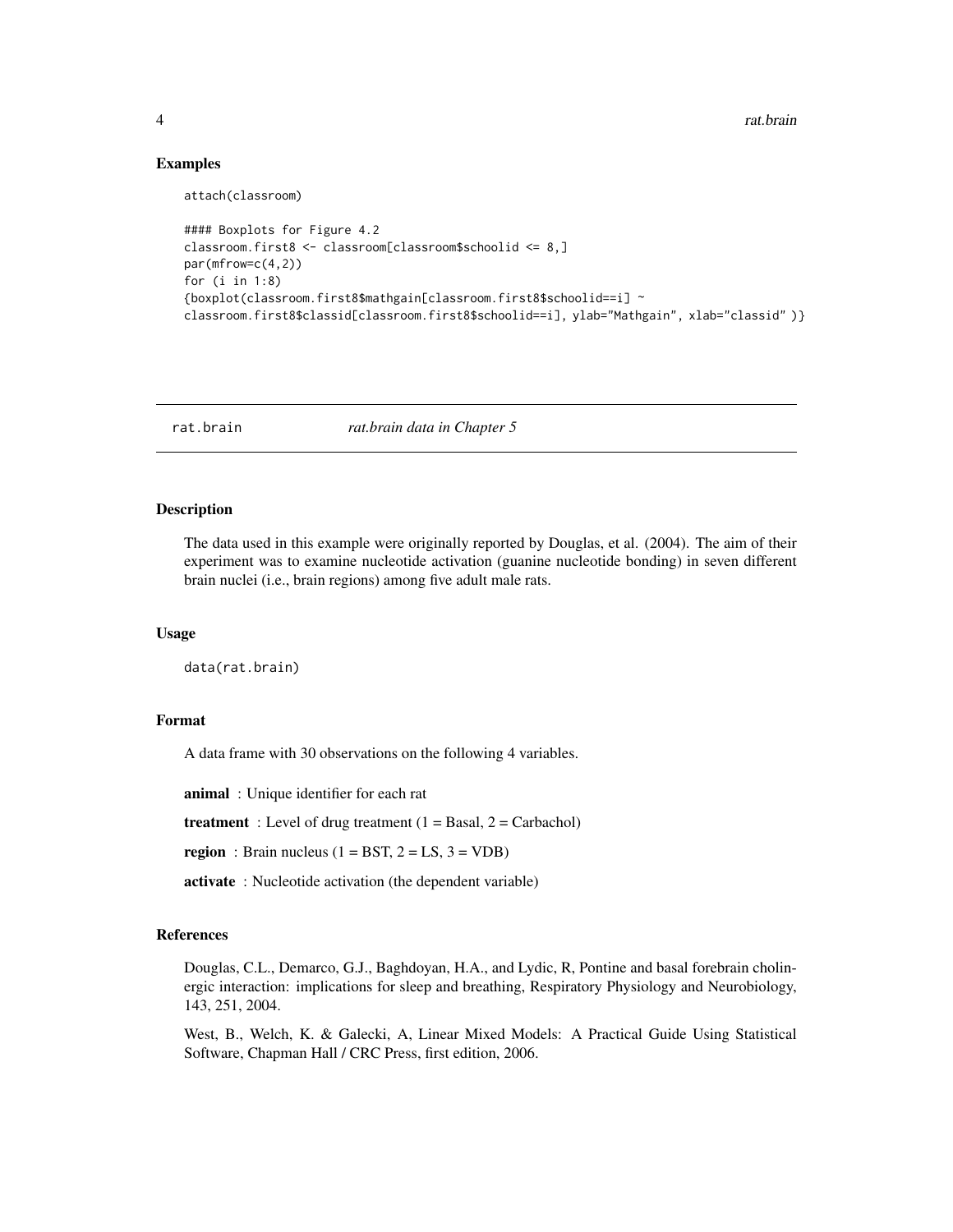#### <span id="page-4-0"></span>ratpup 5

#### Examples

attach(rat.brain)

```
region.f <- region
region.f[region == 1] <- 1
region.f[region == 2] <- 2
region.f[region == 3] <- 0
region.f <- factor(region.f)
treat <- treatment
treat[treatment == 1] <- 0
treat[treatment == 2] < -1treat <- factor(treat)
detach(rat.brain)
rat.brain <- data.frame(rat.brain, region.f, treat)
str(rat.brain)
```
ratpup *ratpup data in Chapter 3*

#### Description

The data come from a study in which 30 female rats were randomly assigned to receive one of three doses (High, Low, or Control) of an experimental compound.

#### Usage

data(ratpup)

#### Format

A data frame with 322 observations on the following 6 variables.

**pup.id** : Unique identifier for each rat pup

weight : Birth weight of the rat pup (the dependent variable)

sex : Sex of the rat pup (Male, Female)

litter : Litter ID number

litsize : Litter size (i.e., number of pups per litter)

treatment : Dose level of the experimental compound assigned to the litter (High, Low, Control)

#### References

Pinheiro, J.C. and Bates, D.M., Mixed-effects models in S and S-PLUS, Springer-Verlag Inc., Berlin, New York, 2000.

West, B., Welch, K. & Galecki, A, Linear Mixed Models: A Practical Guide Using Statistical Software, Chapman Hall / CRC Press, first edition, 2006.

#### Examples

str(ratpup)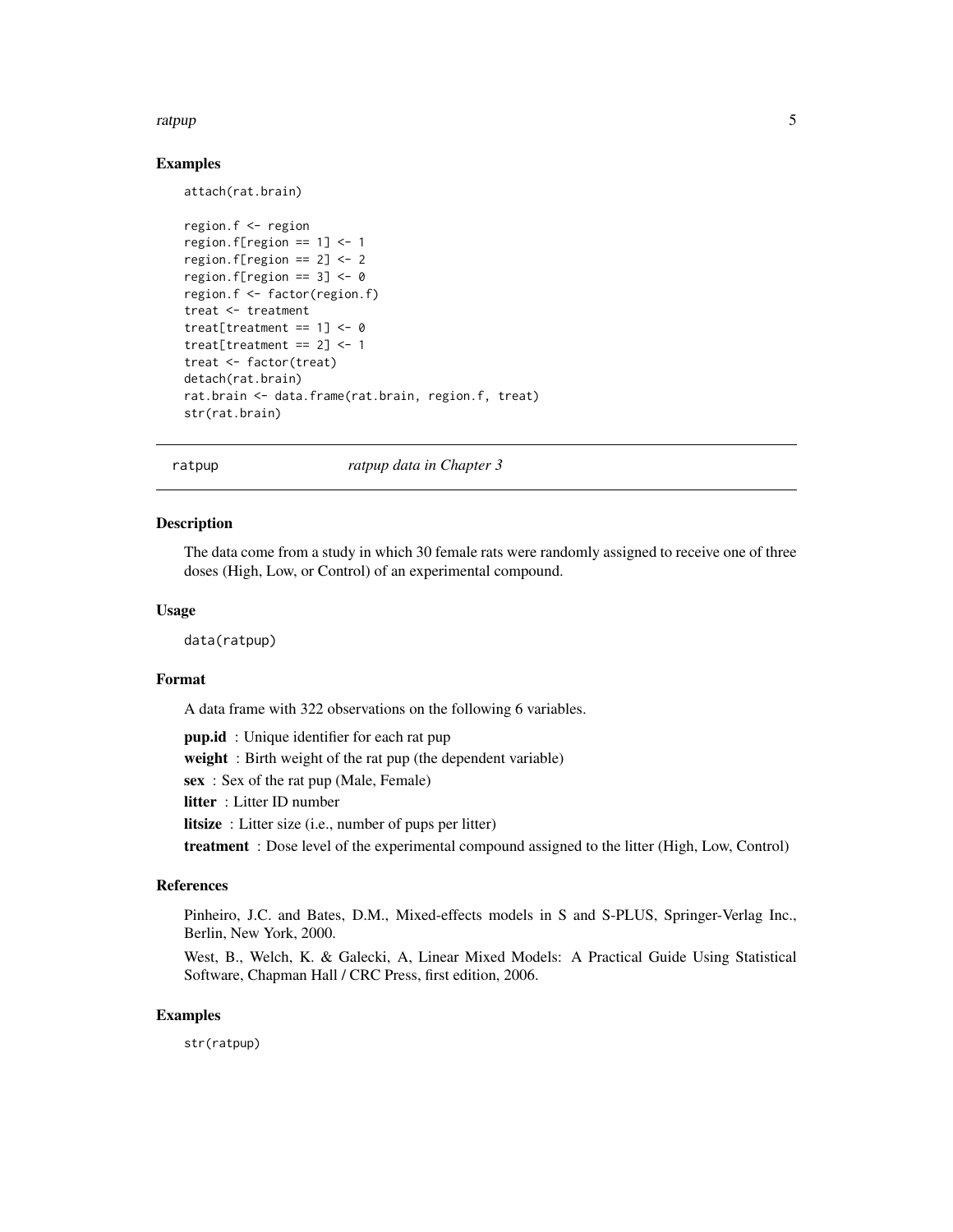#### <span id="page-5-0"></span>Description

The Dental Veneer data were collected by researchers at the University of Michigan Dental School, in a study investigating the impact of veneer placement on subsequent gingival (gum) health among adult patients (Ocampo, 2005).

#### Usage

data(veneer)

#### Format

A data frame with 110 observations on the following 7 variables.

patient : Patient ID variable (Level 3 ID)

tooth : Tooth number (Level 2 ID)

- age : Age of patient when veneer was placed, constant for all observations on the same patient
- base.gcf: Baseline measure of Gingival Crevicular Fluid for the tooth, constant for all observations on the same tooth
- cda : Average contour difference in the tooth after veneer placement, constant for all observations on the same tooth

time: Time points of longitudinal measures  $(3 =$  Three Months,  $6 =$  Six Months)

gcf : Gingival Crevicular Fluid adjacent to the tooth, collected at each time point (Dependent Variable)

#### References

Ocampo, J., Data taken from M.S. Thesis, Effect of Porcelain Laminate Contour on Gingival Inflammation, University of Michigan School of Dentistry, 2005

West, B., Welch, K. & Galecki, A, Linear Mixed Models: A Practical Guide Using Statistical Software, Chapman Hall / CRC Press, first edition, 2006.

#### Examples

str(veneer)